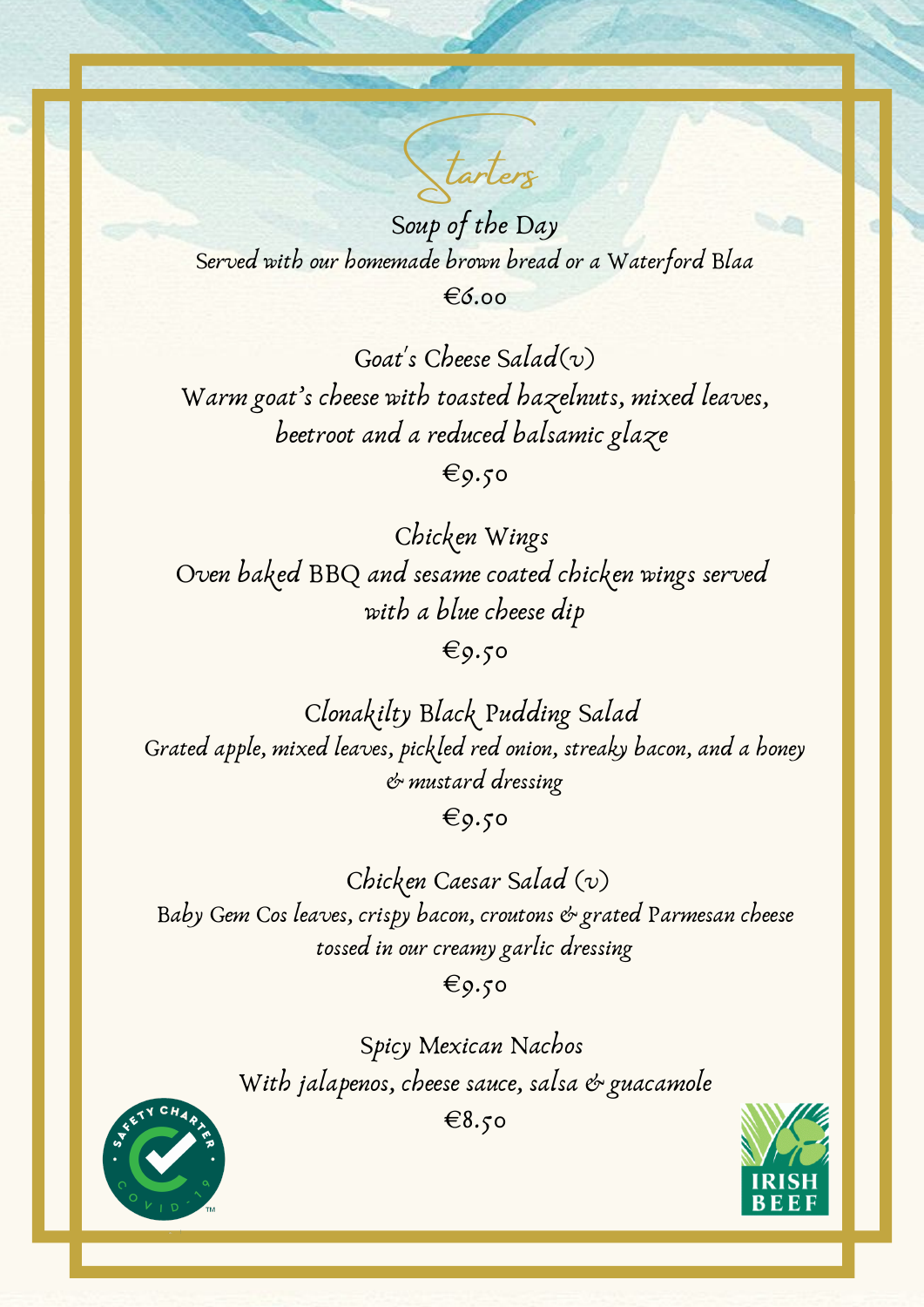W Jain Courses

8oz Irish Sirloin Steak Garnished with onion rings, with chips/wedges or potatoes & a choice of sauce €27.00

Chicken Goujons Served with a side salad or Caesar salad, chips or wedges & choice of dip €17.00

Pasta Arrabiata (v) Penne pasta with chicken served in a garlic, chilli & mild spicy tomato sauce, with garlic bread slices & topped with grated parmesan cheese €16.00

Fish & Chips Fresh fish fillet battered and garnished with mushy peas and tartare sauce €17.50

Vegetarian Noodles Sautéed Stir fried vegetables in soya, chilli & oyster sauce, served with egg noodles. €16.00 With Chicken €17.50 With Beef  $\epsilon$ 18.00

> Thai Red Curry (v) Mild curry with coconut milk, lemongrass, peppers, courgettes, onions & rice €14.50 ADD: chicken  $\epsilon_3$ .00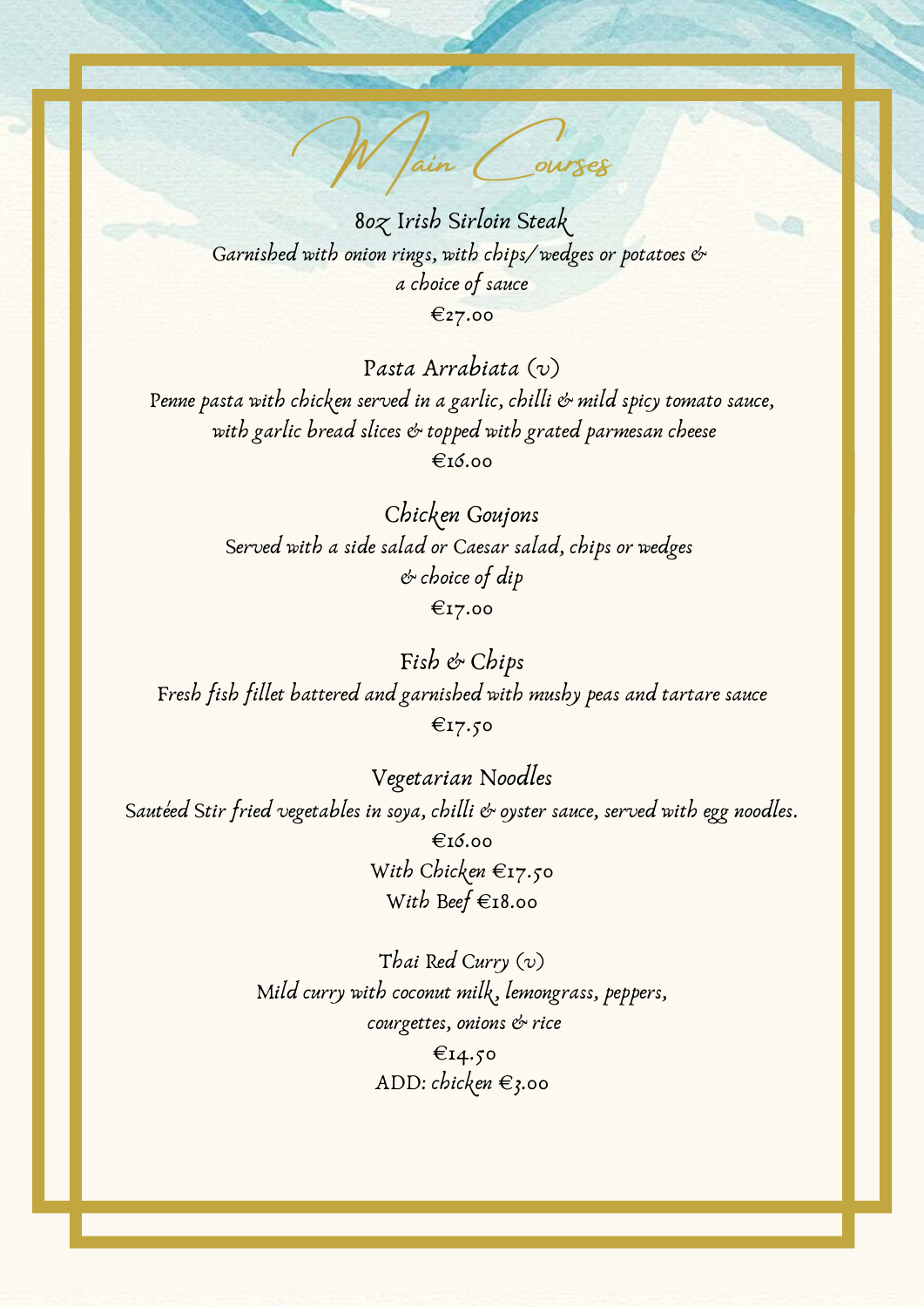Open Steak Sandwich On a garlic infused grilled ciabatta, with wasabi, shredded lettuce and onion rings €16.50

Oven Baked Fillet of Salmon Wrapped in parma ham, on a bed of pan-fried charlotte potatoes with a sauce vierge €22.00

> Buttermilk Chicken Burger €15.50 Beyond Vegan Burger €15.00 Add Bacon €1.00 Add Cheese  $\epsilon$ 0.50

Chicken Pitta Cajun seasoned chicken with sweet chilli mayonnaise & mixed leaves served with chips/wedges

 $E$ 12.50

Topped with lettuce, tomato, gherkins & sauce Classic 6oz Steak Burger €16.00 THE CARRAIG CLASSIC BURGER

> Kids Menu available please ask your server



Choice of potato dish  $\epsilon_{4.50}$ (wedges, mash, chips) Vegetables of the day  $\epsilon_4$ .00 Side Salad  $\epsilon_4$ .00 Mushrooms & onions  $\epsilon_4$ .00